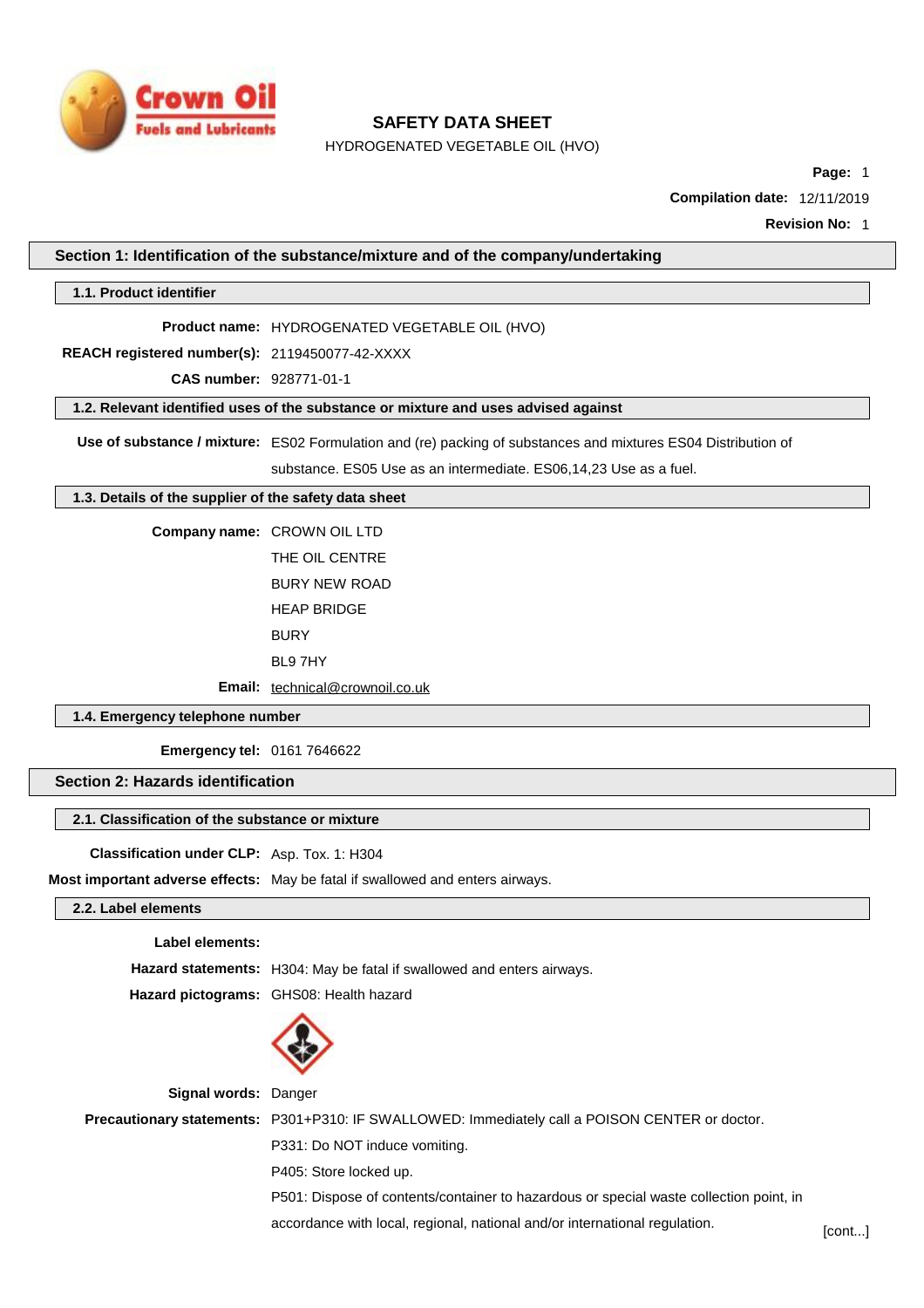## HYDROGENATED VEGETABLE OIL (HVO)

## **2.3. Other hazards**

#### **PBT:** This product is not identified as a PBT/vPvB substance.

## **Section 3: Composition/information on ingredients**

#### **3.1. Substances**

#### **Chemical identity:** RENEWABLE HYDROCARBONS, ALKANES C10-C20 BARANCHED AND LINEAR

**CAS number:** 928771-01-1

#### **REACH registered number(s):** 2119450077-42-XXXX

#### **Section 4: First aid measures**

**4.1. Description of first aid measures**

**Skin contact:** Wash immediately with plenty of soap and water.

**Eye contact:** Bathe the eye with running water for 15 minutes.

- **Ingestion:** Wash out mouth with water. Do not induce vomiting. If conscious, give half a litre of water to drink immediately. Transfer to hospital as soon as possible.
- **Inhalation:** Remove casualty from exposure ensuring one's own safety whilst doing so. Consult a doctor.

#### **4.2. Most important symptoms and effects, both acute and delayed**

**Skin contact:** There may be mild irritation at the site of contact.

**Eye contact:** There may be irritation and redness.

**Ingestion:** There may be soreness and redness of the mouth and throat. There may be difficulty swallowing. Nausea and stomach pain may occur. There may be vomiting.

**Inhalation:** Absorption through the lungs can occur causing symptoms similar to those of ingestion.

#### **4.3. Indication of any immediate medical attention and special treatment needed**

## **Section 5: Fire-fighting measures**

#### **5.1. Extinguishing media**

**Extinguishing media:** In case of fire, use water spray (fog), foam, dry chemical or CO2. DO NOT USE WATER JET. Use water spray to cool containers.

## **5.2. Special hazards arising from the substance or mixture**

**Exposure hazards:** During fire, toxic gases (CO, CO2) are formed.

#### **5.3. Advice for fire-fighters**

**Advice for fire-fighters:** Wear self-contained breathing apparatus. Wear protective clothing to prevent contact with skin and eyes.

## **Section 6: Accidental release measures**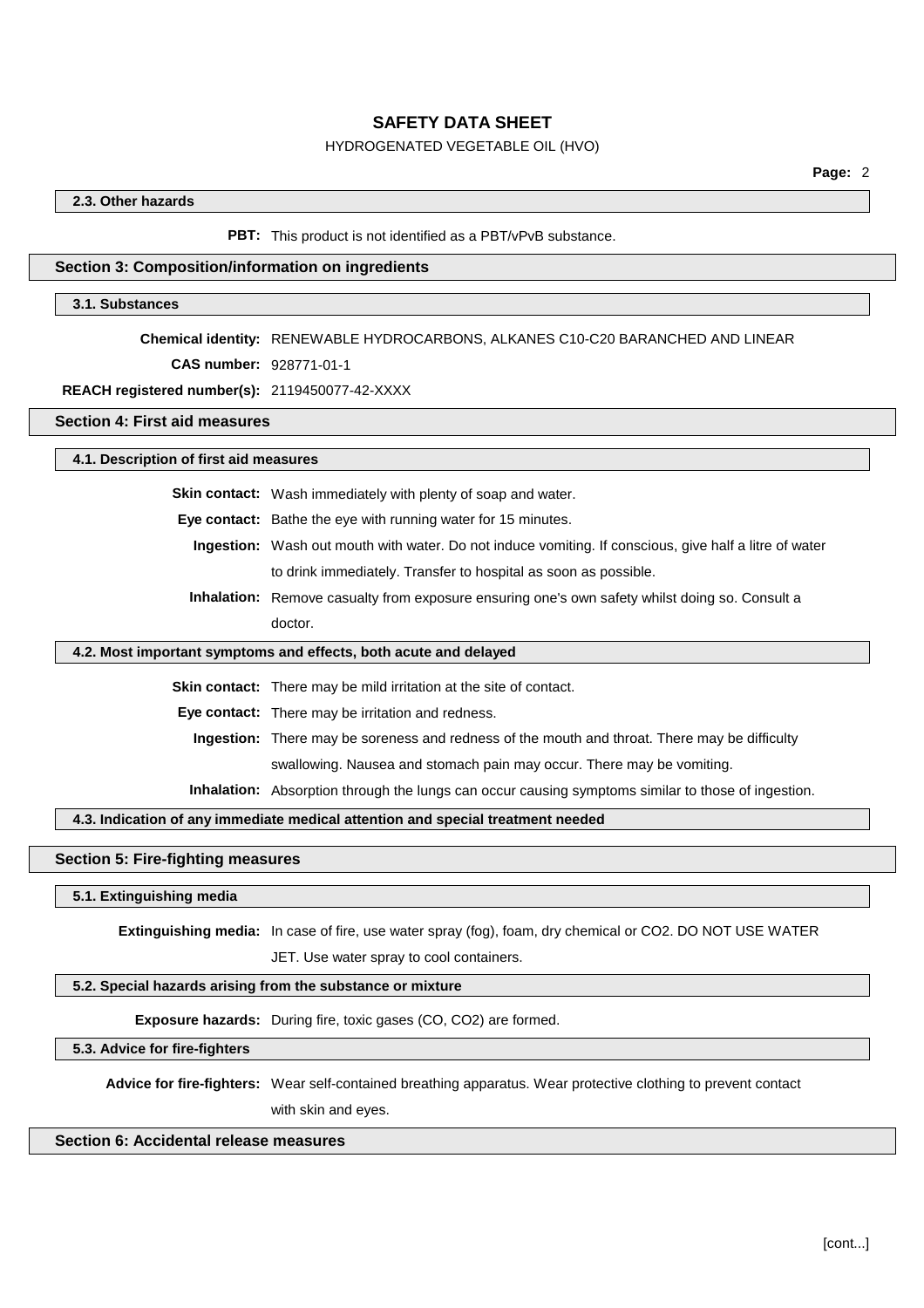## HYDROGENATED VEGETABLE OIL (HVO)

## **6.1. Personal precautions, protective equipment and emergency procedures**

**Personal precautions:** Refer to section 8 of SDS for personal protection details. Mark out the contaminated area with signs and prevent access to unauthorised personnel. Turn leaking containers leak-side up to prevent the escape of liquid.

#### **6.2. Environmental precautions**

**Environmental precautions:** Do not discharge into drains or rivers. Contain the spillage using bunding.

#### **6.3. Methods and material for containment and cleaning up**

**Clean-up procedures:** Absorb into dry earth or sand. Transfer to a closable, labelled salvage container for disposal by an appropriate method.

**6.4. Reference to other sections**

**Section 7: Handling and storage**

## **7.1. Precautions for safe handling**

**Handling requirements:** Avoid the formation or spread of mists in the air. Avoid direct contact with the substance.

#### **7.2. Conditions for safe storage, including any incompatibilities**

**Storage conditions:** Store in a cool, well ventilated area. Keep container tightly closed.

**Suitable packaging:** Steel or stainless steel containers or tanks.

**7.3. Specific end use(s)**

## **Section 8: Exposure controls/personal protection**

## **8.1. Control parameters**

#### **Workplace exposure limits:**  $\qquad \qquad$  **Respirable** dust

# State | 8 hour TWA | 15 min. STEL | 8 hour TWA | 15 min. STEL EU 100 mg/m3 - - -

## **DNEL/PNEC Values**

## **HYDROGENATED VEGETABLE OIL (HVO)**

| Type        | Exposure   | Value        | Population | Effect   |
|-------------|------------|--------------|------------|----------|
| <b>DNEL</b> | Inhalation | 147 mg/m3    | Workers    | Systemic |
| <b>DNEL</b> | Dermal     | 42 mg/m3     | Workers    | Systemic |
| <b>DNEL</b> | Inhalation | 94 mg/m3     | Consumers  | Systemic |
| <b>DNEL</b> | Dermal     | 18 mg/kg/day | Consumers  | Systemic |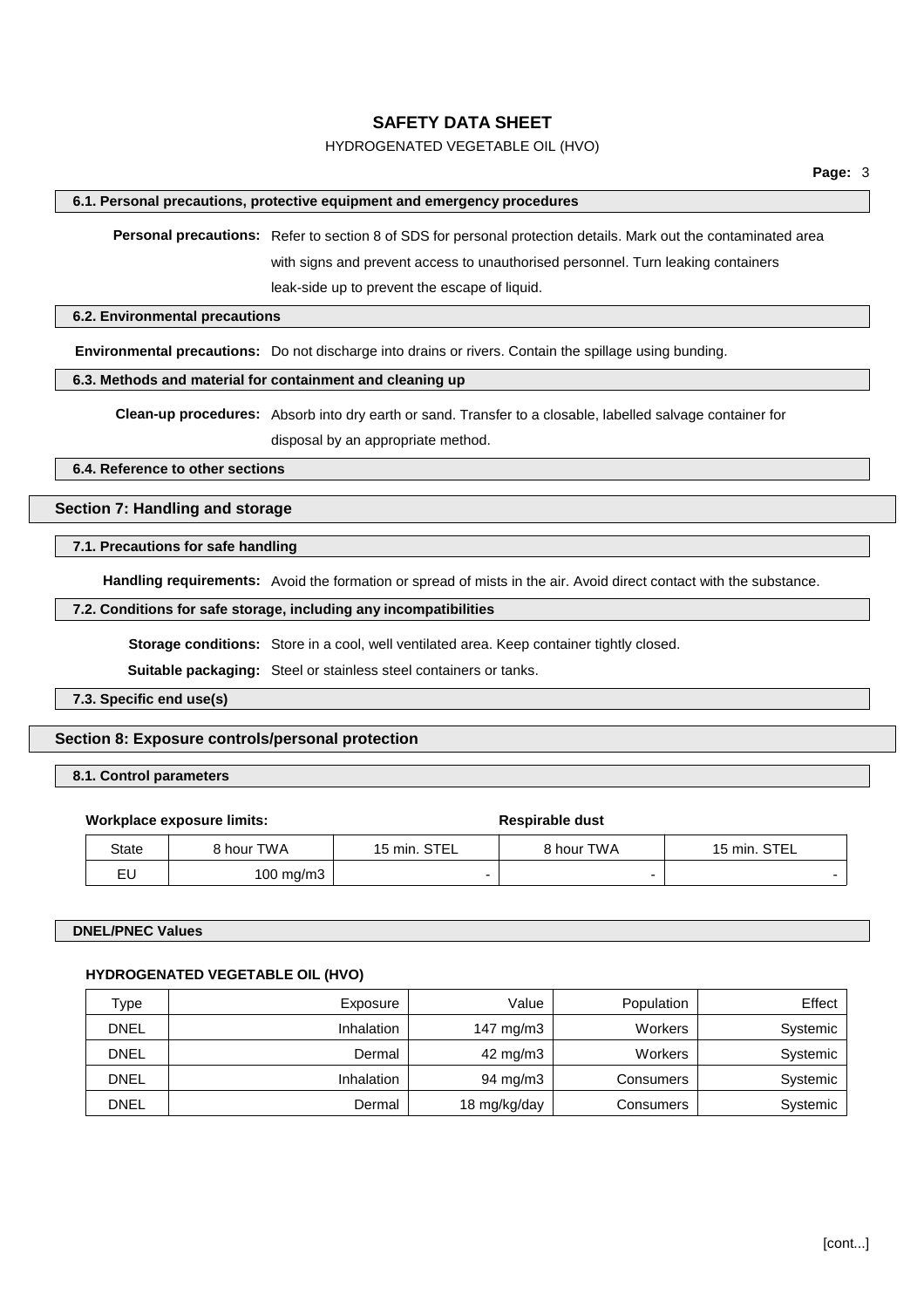## HYDROGENATED VEGETABLE OIL (HVO)

**Page:** 4

#### **Hazardous ingredients:**

## **RENEWABLE HYDROCARBONS, ALKANES C10-C20 BARANCHED AND LINEAR**

| Type        | Exposure          | Value       | Population | Effect   |
|-------------|-------------------|-------------|------------|----------|
| <b>DNEL</b> | <b>Inhalation</b> | 147 mg/m3   | Workers    | Systemic |
| <b>DNEL</b> | Dermal            | 42mg/kg/day | Workers    | Systemic |
| <b>DNEL</b> | <b>Inhalation</b> | 94 mg/m3    | Consumers  | Systemic |
| <b>DNEL</b> | Dermal            | 18mg/kg/day | Consumers  | Systemic |

## **8.2. Exposure controls**

**Respiratory protection:** Not normally required, but if needed use a gas/vapour filter, type A:organic vapours

(EN140).

**Hand protection:** Protective gloves.

**Eye protection:** Safety glasses. Ensure eye bath is to hand.

**Skin protection:** Protective clothing.

## **Section 9: Physical and chemical properties**

## **9.1. Information on basic physical and chemical properties**

| <b>State: Liquid</b>                   |                                                                                 |                                |  |
|----------------------------------------|---------------------------------------------------------------------------------|--------------------------------|--|
|                                        | <b>Colour: Colourless</b>                                                       |                                |  |
|                                        | <b>Odour:</b> Mild hydrocarbon                                                  |                                |  |
| <b>Evaporation rate: Slow</b>          |                                                                                 |                                |  |
| <b>Solubility in water:</b> Insoluble  |                                                                                 |                                |  |
|                                        | Also soluble in: Most organic solvents.                                         |                                |  |
|                                        | Viscosity: Non-viscous                                                          |                                |  |
| Kinematic viscosity: 2.6               |                                                                                 |                                |  |
|                                        | Viscosity test method: Kinematic viscosity in 10-6 m2/s at 40°C (ISO 3104/3105) |                                |  |
| <b>Boiling point/range °C: 180-320</b> |                                                                                 | Melting point/range $C: < -20$ |  |
| <b>Flash point °C:</b> $>61$           |                                                                                 | Autoflammability°C: 204        |  |
| Vapour pressure: 0.087 kPa@25C         |                                                                                 | <b>Relative density: 0.78</b>  |  |

## **9.2. Other information**

**Other information:** No data available.

# **Section 10: Stability and reactivity**

**10.1. Reactivity**

**Reactivity:** Stable under recommended transport or storage conditions.

## **10.2. Chemical stability**

**Chemical stability:** Stable under normal conditions.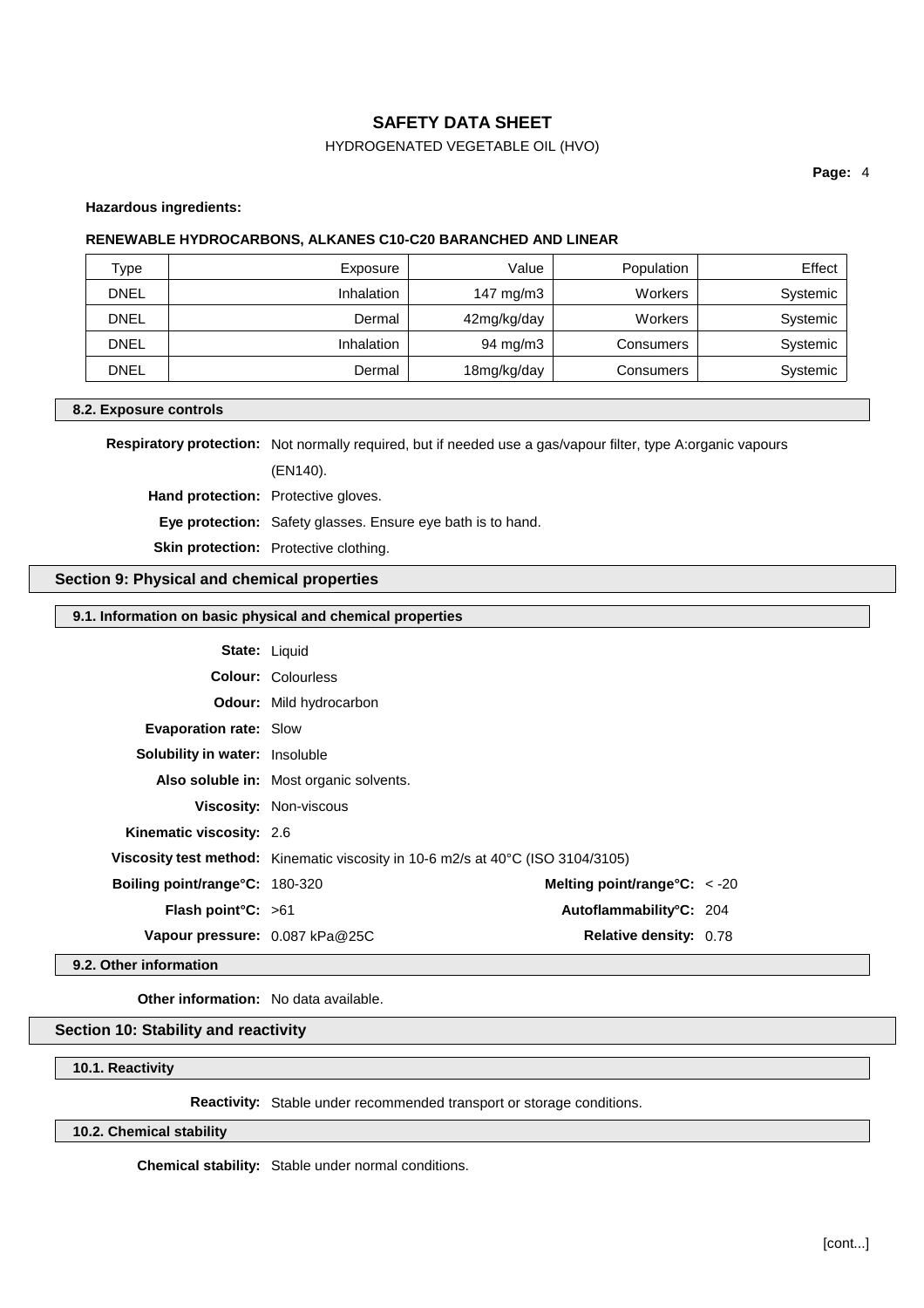## HYDROGENATED VEGETABLE OIL (HVO)

#### **10.3. Possibility of hazardous reactions**

**Hazardous reactions:** Under normal conditions of storage and use, hazardous reactions will not occur.

#### **10.4. Conditions to avoid**

**Conditions to avoid:** Heat (temperatures above flash point), sparks, ignition points, flames, static electricity.

Heat, flames and sparks. Take precautionary measures against static discharges.

Strong oxidising agents.

#### **10.5. Incompatible materials**

**Materials to avoid:** Strong oxidising agents. Strong acids.

#### **10.6. Hazardous decomposition products**

**Haz. decomp. products:** In combustion emits toxic fumes of carbon dioxide / carbon monoxide.

#### **Section 11: Toxicological information**

**11.1. Information on toxicological effects**

#### **Hazardous ingredients:**

#### **RENEWABLE HYDROCARBONS, ALKANES C10-C20 BARANCHED AND LINEAR**

| ' DERMAL | <b>RAT</b> | LD50 | 2000- | mg/kg |
|----------|------------|------|-------|-------|
| ' ORAL   | <b>RAT</b> | LD50 | 2000> | mg/kg |

#### **Relevant hazards for product:**

| $  -$<br>. | Route<br>. | <b>Basis</b>       |
|------------|------------|--------------------|
|            | -          | calculated<br>aus. |

**Symptoms / routes of exposure**

**Skin contact:** There may be mild irritation at the site of contact.

**Eye contact:** There may be irritation and redness.

**Ingestion:** There may be soreness and redness of the mouth and throat. There may be difficulty swallowing. Nausea and stomach pain may occur. There may be vomiting.

**Inhalation:** Absorption through the lungs can occur causing symptoms similar to those of ingestion.

## **Section 12: Ecological information**

#### **12.1. Toxicity**

#### **Ecotoxicity values:**

| <b>Species</b> | Test      | Value | Units |
|----------------|-----------|-------|-------|
| <b>FISH</b>    | LL50 96hr | >1000 | mg/l  |
| INVERTEBRATES  | EL50 48hr | >100  | mg/l  |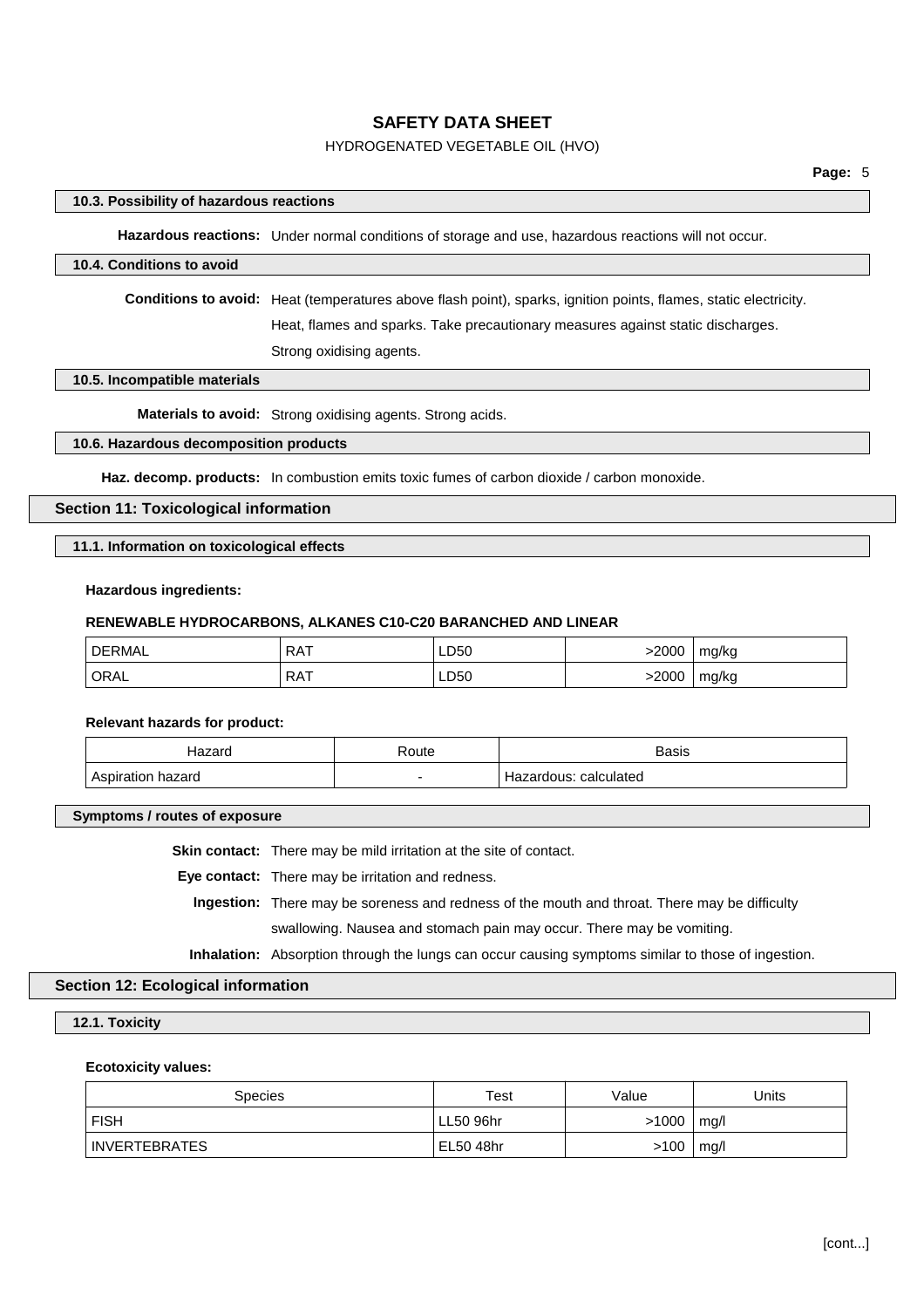## HYDROGENATED VEGETABLE OIL (HVO)

**Page:** 6

| ALGAE            | EL50 72hr        | 100  | mq/l |
|------------------|------------------|------|------|
| ∣ MICROORGANISMS | EC50 30-180 mins | 1000 | mq/l |

#### **Hazardous ingredients:**

#### **RENEWABLE HYDROCARBONS, ALKANES C10-C20 BARANCHED AND LINEAR**

| ALGAE                 | EL50 72hr        | >100  | mg/l |
|-----------------------|------------------|-------|------|
| <b>FISH</b>           | LL50 96hr        | >1000 | mq/l |
| <b>INVERTEBRATES</b>  | EL50 48hr        | >100  | mg/l |
| <b>MICROORGANISMS</b> | EC50 30-180 mins | >1000 | mg/l |

## **12.2. Persistence and degradability**

**Persistence and degradability:** Rapidly biodegradable.

## **12.3. Bioaccumulative potential**

**Bioaccumulative potential:** Bioaccumulation potential.

**12.4. Mobility in soil**

**Mobility:** Readily absorbed into soil.

#### **12.5. Results of PBT and vPvB assessment**

**PBT identification:** This product is not identified as a PBT/vPvB substance.

**12.6. Other adverse effects**

**Other adverse effects:** Negligible ecotoxicity.

## **Section 13: Disposal considerations**

## **13.1. Waste treatment methods**

**Disposal operations:** Transfer to a suitable container and arrange for collection by specialised disposal

company.

**NB:** The user's attention is drawn to the possible existence of regional or national regulations regarding disposal.

## **Section 14: Transport information**

**14.1. UN number**

**UN number:** UN1202

**14.2. UN proper shipping name**

**Shipping name:** Diesel fuel

**14.3. Transport hazard class(es)**

**Transport class:** 3 (F+(floater))